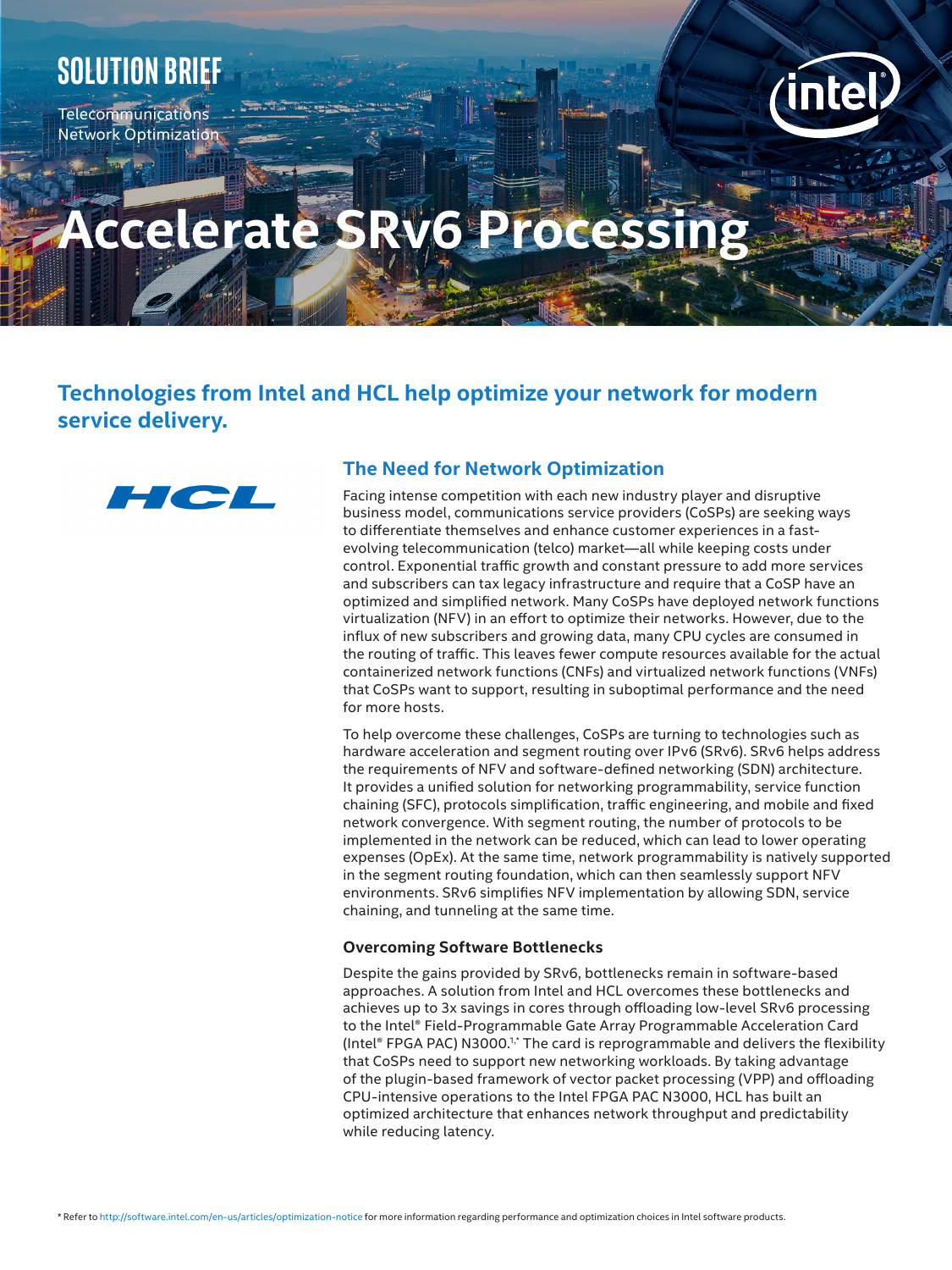#### **Solution Brief | Accelerate SRv6 Processing**

The solution frees CPU cores and cycles so that cores once used for networking infrastructure can instead be dedicated to vital CNF workloads running on that infrastructure. The solution's small footprint can help reduce power and cooling costs, and it is available for both VNF-based environments through VPP support and CNF-based environments (and Kubernetes) through Contiv-VPP support.

The HCL solution based on the Intel FPGA PAC N3000 supports the SRv6 endpoint behaviors listed below, all of which enable SFC, L2VPN, and L3VPN:

- Static proxy (End.AS)
- Dynamic proxy (End.AD)
- Decapsulation and cross-connect (End.DX)
- Decapsulation and specific table lookup (End.DT)

By offloading CPU-intensive functions of segment routing to the Intel FPGA PAC N3000, the solution frees up CPU cores. As shown in Figure 2, four cores in a hardware-assisted solution can deliver comparable performance to 12 cores solution can deliver comparable performance to 12 cores.<br>1. **Figure 1.** Architecture of the Intel and HCL SRv6<br>2. *Figure 1. Architecture of the Intel and HCL SRv6* 



# acceleration solution



**Figure 2.** Results of HCL performance testing based on a dynamic proxy (End.AD) use case; note that, with six cores, the Intel and HCL solution provides better throughput than 14 cores with a software-only solution<sup>1,\*</sup>

#### **Key Features and Roadmap**

The SRv6 acceleration solution currently supports the features and functionality shown in Table 1, with additional features on the near horizon.

**Table 1.** Current and planned features and functionality for the SRv6 acceleration solution

| <b>Current Features</b>                                                                                                                | <b>Roadmap</b>                                                                                                                                                        |
|----------------------------------------------------------------------------------------------------------------------------------------|-----------------------------------------------------------------------------------------------------------------------------------------------------------------------|
| • SRv6 endpoint behaviors offloaded for acceleration:<br>o Dynamic (AD) and static proxy (AS) support                                  | • SRv6 endpoint for L2, virtual LAN (VLAN), and media<br>access control (MAC) masquerading                                                                            |
| o Decapsulation support: DX and DT<br>$\cdot$ SFC                                                                                      | • SRv6 transit for insertion and reduction, encapsulation<br>and reduction, and applied and red L2 frames                                                             |
| • Kubernetes platform deployment through Contiv-VPP                                                                                    | • Scaling SRv6 local SID flow to 25K-1M                                                                                                                               |
| support                                                                                                                                | • Port mirroring: flow, VLAN, Generic Route Encapsulation<br>(GRE), Multiprotocol Label Switching (MPLS)                                                              |
| • Supported port configuration: 2 x 25 Gb over two quad<br>small form-factor pluggables (QSFPs) or 1 x 4 x 25 Gb<br>over a single QSFP | • One-touch router: L2 switching and L3 routing, network<br>address translation (NAT), Access Control Lists (ACL),<br>overlays SRv6: GRE, MPLS-GRE, NSH-GRE MPLS, and |
| • QSFP28 compatible                                                                                                                    | Virtual Extensible LAN (VXLAN)                                                                                                                                        |

• Workload scalability